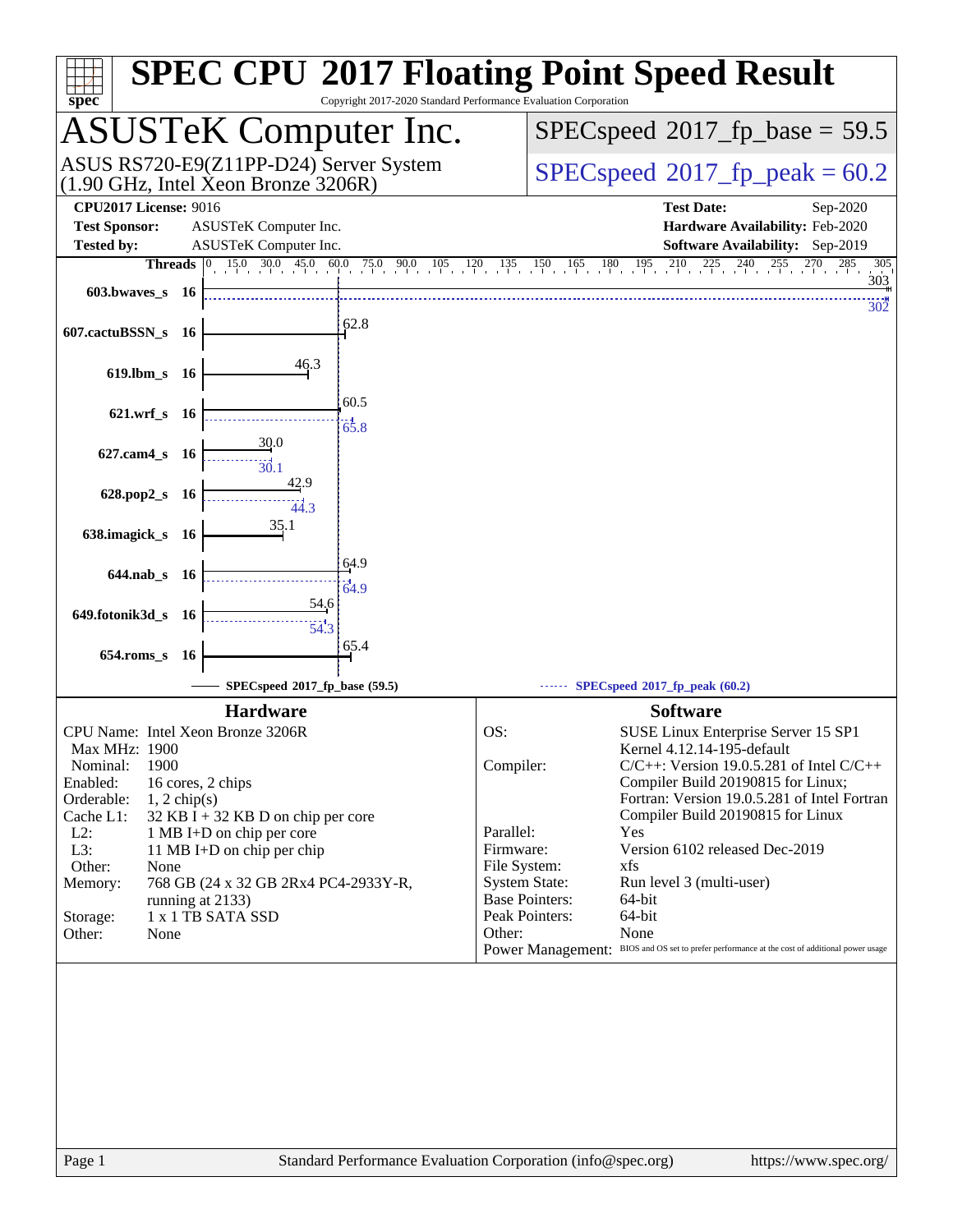

Copyright 2017-2020 Standard Performance Evaluation Corporation

## ASUSTeK Computer Inc.

 $(1.90 \text{ GHz}, \text{Intel } \hat{X}$ con Bronze 3206R) ASUS RS720-E9(Z11PP-D24) Server System  $SPECspeed@2017$  $SPECspeed@2017$  fp\_peak = 60.2

 $SPECspeed*2017_fp\_base = 59.5$  $SPECspeed*2017_fp\_base = 59.5$ 

**[Test Sponsor:](http://www.spec.org/auto/cpu2017/Docs/result-fields.html#TestSponsor)** ASUSTeK Computer Inc. **[Hardware Availability:](http://www.spec.org/auto/cpu2017/Docs/result-fields.html#HardwareAvailability)** Feb-2020

**[CPU2017 License:](http://www.spec.org/auto/cpu2017/Docs/result-fields.html#CPU2017License)** 9016 **[Test Date:](http://www.spec.org/auto/cpu2017/Docs/result-fields.html#TestDate)** Sep-2020 **[Tested by:](http://www.spec.org/auto/cpu2017/Docs/result-fields.html#Testedby)** ASUSTeK Computer Inc. **[Software Availability:](http://www.spec.org/auto/cpu2017/Docs/result-fields.html#SoftwareAvailability)** Sep-2019

### **[Results Table](http://www.spec.org/auto/cpu2017/Docs/result-fields.html#ResultsTable)**

|                            | <b>Base</b>    |                |       | <b>Peak</b>    |       |                |       |                |                |              |                |              |                |              |
|----------------------------|----------------|----------------|-------|----------------|-------|----------------|-------|----------------|----------------|--------------|----------------|--------------|----------------|--------------|
| <b>Benchmark</b>           | <b>Threads</b> | <b>Seconds</b> | Ratio | <b>Seconds</b> | Ratio | <b>Seconds</b> | Ratio | <b>Threads</b> | <b>Seconds</b> | <b>Ratio</b> | <b>Seconds</b> | <b>Ratio</b> | <b>Seconds</b> | <b>Ratio</b> |
| 603.bwaves_s               | 16             | 194            | 304   | 195            | 303   | 195            | 302   | 16             | 195            | 302          | 195            | 303          | 196            | 301          |
| 607.cactuBSSN s            | 16             | 265            | 62.8  | 265            | 62.8  | 267            | 62.5  | 16             | 265            | 62.8         | 265            | 62.8         | 267            | 62.5         |
| $619.$ lbm s               | 16             | 113            | 46.4  | 113            | 46.2  | 113            | 46.3  | 16             | 113            | 46.4         | 113            | 46.2         | 113            | 46.3         |
| $621.wrf$ s                | 16             | 218            | 60.6  | 219            | 60.5  | 219            | 60.4  | 16             | 201            | 65.8         | 200            | 66.0         | 201            | 65.8         |
| $627$ .cam $4$ s           | 16             | 295            | 30.0  | 295            | 30.1  | 295            | 30.0  | 16             | 295            | 30.1         | 295            | 30.0         | 295            | 30.1         |
| $628.pop2_s$               | 16             | 277            | 42.9  | 277            | 42.8  | 277            | 42.9  | 16             | 268            | 44.3         | 268            | 44.2         | 267            | 44.5         |
| 638.imagick_s              | 16             | 411            | 35.1  | 409            | 35.2  | 410            | 35.1  | 16             | 411            | 35.1         | 409            | 35.2         | 410            | 35.1         |
| $644$ .nab s               | 16             | 269            | 64.9  | 269            | 64.9  | 270            | 64.8  | 16             | 269            | 64.9         | 270            | 64.8         | 269            | 64.9         |
| 649.fotonik3d s            | 16             | 166            | 54.8  | 167            | 54.6  | 167            | 54.5  | 16             | 169            | 54.0         | 168            | 54.3         | 168            | 54.3         |
| $654$ .roms s              | 16             | 241            | 65.4  | 242            | 65.0  | 241            | 65.4  | 16             | 241            | 65.4         | 242            | 65.0         | 241            | 65.4         |
| $SPECspeed*2017$ fp base = |                |                | 59.5  |                |       |                |       |                |                |              |                |              |                |              |

**[SPECspeed](http://www.spec.org/auto/cpu2017/Docs/result-fields.html#SPECspeed2017fppeak)[2017\\_fp\\_peak =](http://www.spec.org/auto/cpu2017/Docs/result-fields.html#SPECspeed2017fppeak) 60.2**

Results appear in the [order in which they were run.](http://www.spec.org/auto/cpu2017/Docs/result-fields.html#RunOrder) Bold underlined text [indicates a median measurement](http://www.spec.org/auto/cpu2017/Docs/result-fields.html#Median).

### **[Operating System Notes](http://www.spec.org/auto/cpu2017/Docs/result-fields.html#OperatingSystemNotes)**

 Stack size set to unlimited using "ulimit -s unlimited" OS set to performance mode via cpupower frequency-set -g performance

#### **[Environment Variables Notes](http://www.spec.org/auto/cpu2017/Docs/result-fields.html#EnvironmentVariablesNotes)**

Environment variables set by runcpu before the start of the run: KMP\_AFFINITY = "granularity=fine,compact" LD LIBRARY PATH =  $\sqrt{190u5/lib/intel64}$ " OMP\_STACKSIZE = "192M"

### **[General Notes](http://www.spec.org/auto/cpu2017/Docs/result-fields.html#GeneralNotes)**

 Binaries compiled on a system with 1x Intel Core i9-9900K CPU + 64GB RAM memory using Redhat Enterprise Linux 8.0 Transparent Huge Pages enabled by default Prior to runcpu invocation Filesystem page cache synced and cleared with: sync; echo 3> /proc/sys/vm/drop\_caches NA: The test sponsor attests, as of date of publication, that CVE-2017-5754 (Meltdown) is mitigated in the system as tested and documented. Yes: The test sponsor attests, as of date of publication, that CVE-2017-5753 (Spectre variant 1) is mitigated in the system as tested and documented. Yes: The test sponsor attests, as of date of publication, that CVE-2017-5715 (Spectre variant 2) is mitigated in the system as tested and documented.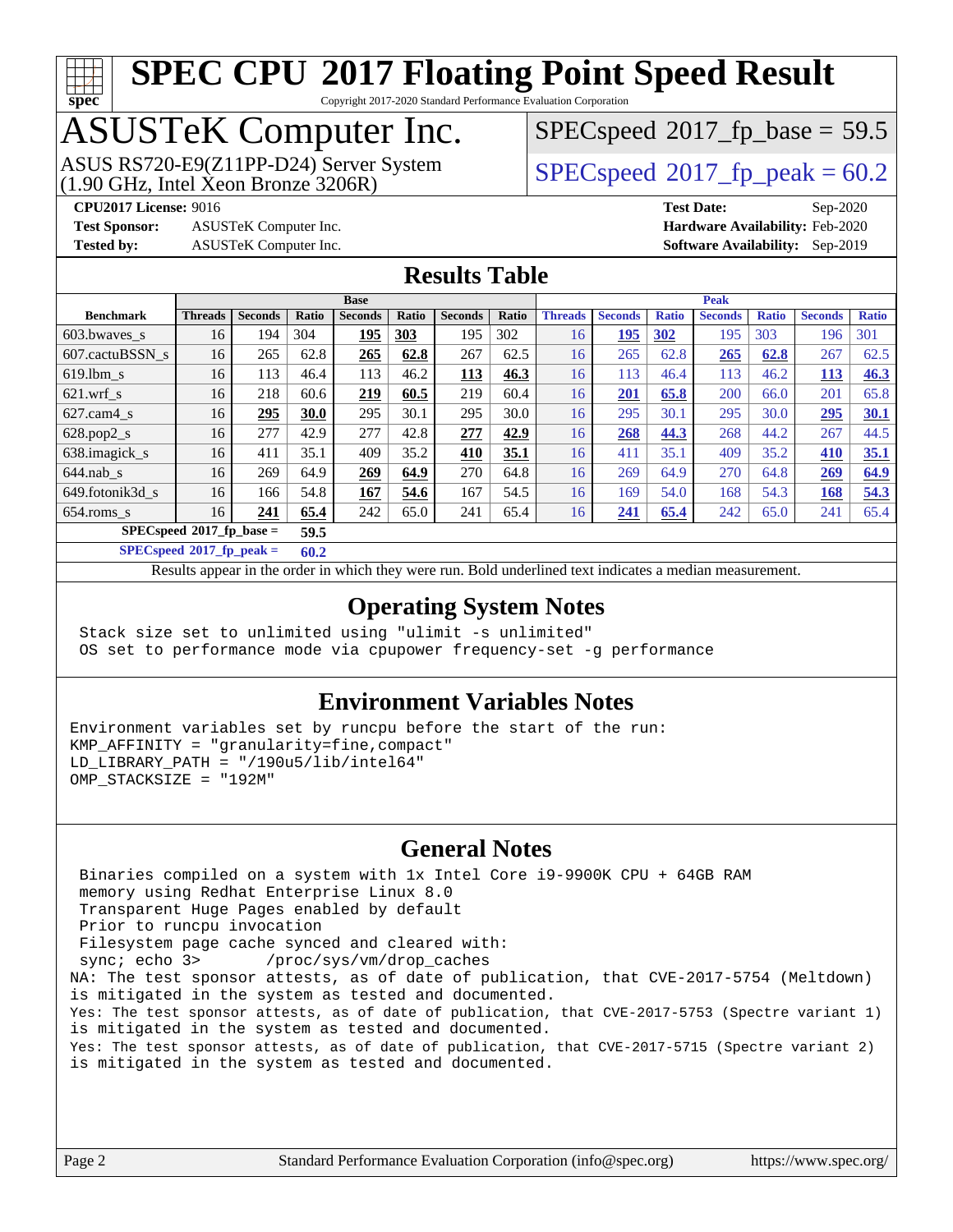

Copyright 2017-2020 Standard Performance Evaluation Corporation

### ASUSTeK Computer Inc.

(1.90 GHz, Intel Xeon Bronze 3206R) ASUS RS720-E9(Z11PP-D24) Server System  $SPECspeed@2017$  $SPECspeed@2017$  fp\_peak = 60.2

 $SPECspeed*2017_fp\_base = 59.5$  $SPECspeed*2017_fp\_base = 59.5$ 

**[Test Sponsor:](http://www.spec.org/auto/cpu2017/Docs/result-fields.html#TestSponsor)** ASUSTeK Computer Inc. **[Hardware Availability:](http://www.spec.org/auto/cpu2017/Docs/result-fields.html#HardwareAvailability)** Feb-2020 **[Tested by:](http://www.spec.org/auto/cpu2017/Docs/result-fields.html#Testedby)** ASUSTeK Computer Inc. **[Software Availability:](http://www.spec.org/auto/cpu2017/Docs/result-fields.html#SoftwareAvailability)** Sep-2019

**[CPU2017 License:](http://www.spec.org/auto/cpu2017/Docs/result-fields.html#CPU2017License)** 9016 **[Test Date:](http://www.spec.org/auto/cpu2017/Docs/result-fields.html#TestDate)** Sep-2020

### **[Platform Notes](http://www.spec.org/auto/cpu2017/Docs/result-fields.html#PlatformNotes)**

Page 3 Standard Performance Evaluation Corporation [\(info@spec.org\)](mailto:info@spec.org) <https://www.spec.org/> BIOS Configuration: VT-d = Disabled Patrol Scrub = Disabled ENERGY\_PERF\_BIAS\_CFG mode = performance CSM Support = Disabled Engine Boost = Level3(Max) LLC dead line allc = Disabled SR-IOV Support = Disabled Sysinfo program /190u5/bin/sysinfo Rev: r6365 of 2019-08-21 295195f888a3d7edb1e6e46a485a0011 running on linux-628j Tue Sep 22 19:08:56 2020 SUT (System Under Test) info as seen by some common utilities. For more information on this section, see <https://www.spec.org/cpu2017/Docs/config.html#sysinfo> From /proc/cpuinfo model name : Intel(R) Xeon(R) Bronze 3206R CPU @ 1.90GHz 2 "physical id"s (chips) 16 "processors" cores, siblings (Caution: counting these is hw and system dependent. The following excerpts from /proc/cpuinfo might not be reliable. Use with caution.) cpu cores : 8 siblings : 8 physical 0: cores 0 1 2 3 4 5 6 7 physical 1: cores 0 1 2 3 4 5 6 7 From lscpu: Architecture: x86\_64 CPU op-mode(s): 32-bit, 64-bit Byte Order: Little Endian Address sizes: 46 bits physical, 48 bits virtual  $CPU(s):$  16 On-line CPU(s) list: 0-15 Thread(s) per core: 1 Core(s) per socket: 8 Socket(s): 2 NUMA node(s): 2 Vendor ID: GenuineIntel CPU family: 6 Model: 85 Model name: Intel(R) Xeon(R) Bronze 3206R CPU @ 1.90GHz Stepping: 7 CPU MHz: 1900.000 CPU max MHz: 1900.0000 CPU min MHz: 1000.0000 **(Continued on next page)**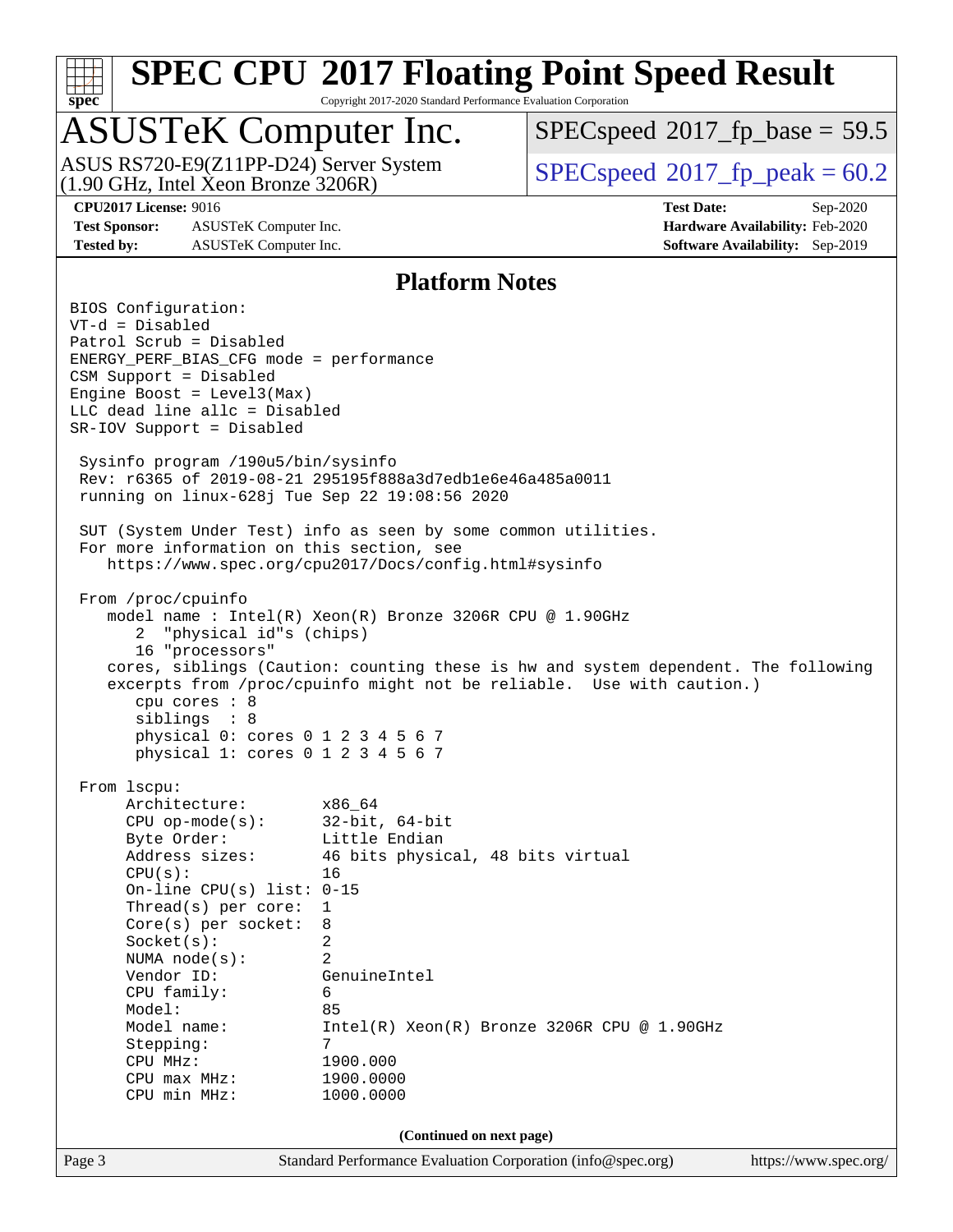

Copyright 2017-2020 Standard Performance Evaluation Corporation

### ASUSTeK Computer Inc.

(1.90 GHz, Intel Xeon Bronze 3206R) ASUS RS720-E9(Z11PP-D24) Server System  $\boxed{\text{SPEC speed}^{\circ}2017\text{ fp peak}=60.2}$ 

 $SPECspeed^{\circledcirc}2017\_fp\_base = 59.5$  $SPECspeed^{\circledcirc}2017\_fp\_base = 59.5$ 

**[Test Sponsor:](http://www.spec.org/auto/cpu2017/Docs/result-fields.html#TestSponsor)** ASUSTeK Computer Inc. **[Hardware Availability:](http://www.spec.org/auto/cpu2017/Docs/result-fields.html#HardwareAvailability)** Feb-2020 **[Tested by:](http://www.spec.org/auto/cpu2017/Docs/result-fields.html#Testedby)** ASUSTeK Computer Inc. **[Software Availability:](http://www.spec.org/auto/cpu2017/Docs/result-fields.html#SoftwareAvailability)** Sep-2019

**[CPU2017 License:](http://www.spec.org/auto/cpu2017/Docs/result-fields.html#CPU2017License)** 9016 **[Test Date:](http://www.spec.org/auto/cpu2017/Docs/result-fields.html#TestDate)** Sep-2020

#### **[Platform Notes \(Continued\)](http://www.spec.org/auto/cpu2017/Docs/result-fields.html#PlatformNotes)**

| BogoMIPS:               | 3800.00  |
|-------------------------|----------|
| Virtualization:         | $VT - x$ |
| $L1d$ cache:            | 32K      |
| Lli cache:              | 32K      |
| $L2$ cache:             | 1024K    |
| $L3$ cache:             | 11264K   |
| NUMA $node0$ $CPU(s)$ : | $0 - 7$  |
| NUMA $node1$ $CPU(s)$ : | $8 - 15$ |
|                         | $\sim$   |

Flags: fpu vme de pse tsc msr pae mce cx8 apic sep mtrr pge mca cmov pat pse36 clflush dts acpi mmx fxsr sse sse2 ss ht tm pbe syscall nx pdpe1gb rdtscp lm constant\_tsc art arch\_perfmon pebs bts rep\_good nopl xtopology nonstop\_tsc cpuid aperfmperf pni pclmulqdq dtes64 monitor ds\_cpl vmx smx est tm2 ssse3 sdbg fma cx16 xtpr pdcm pcid dca sse4\_1 sse4\_2 x2apic movbe popcnt tsc\_deadline\_timer aes xsave avx f16c rdrand lahf\_lm abm 3dnowprefetch cpuid\_fault epb cat\_l3 cdp\_l3 invpcid\_single intel\_ppin ssbd mba ibrs ibpb stibp ibrs\_enhanced tpr\_shadow vnmi flexpriority ept vpid fsgsbase tsc\_adjust bmi1 hle avx2 smep bmi2 erms invpcid rtm cqm mpx rdt\_a avx512f avx512dq rdseed adx smap clflushopt clwb intel\_pt avx512cd avx512bw avx512vl xsaveopt xsavec xgetbv1 xsaves cqm\_llc cqm\_occup\_llc cqm\_mbm\_total cqm\_mbm\_local dtherm arat pln pts hwp hwp\_act\_window hwp\_epp hwp\_pkg\_req pku ospke avx512\_vnni md\_clear flush\_l1d arch\_capabilities

 /proc/cpuinfo cache data cache size : 11264 KB

 From numactl --hardware WARNING: a numactl 'node' might or might not correspond to a physical chip. available: 2 nodes (0-1) node 0 cpus: 0 1 2 3 4 5 6 7 node 0 size: 385588 MB node 0 free: 385128 MB node 1 cpus: 8 9 10 11 12 13 14 15 node 1 size: 387069 MB node 1 free: 386646 MB node distances: node 0 1 0: 10 21 1: 21 10 From /proc/meminfo MemTotal: 791201832 kB HugePages\_Total: 0 Hugepagesize: 2048 kB From /etc/\*release\* /etc/\*version\* os-release: NAME="SLES" VERSION="15-SP1" **(Continued on next page)**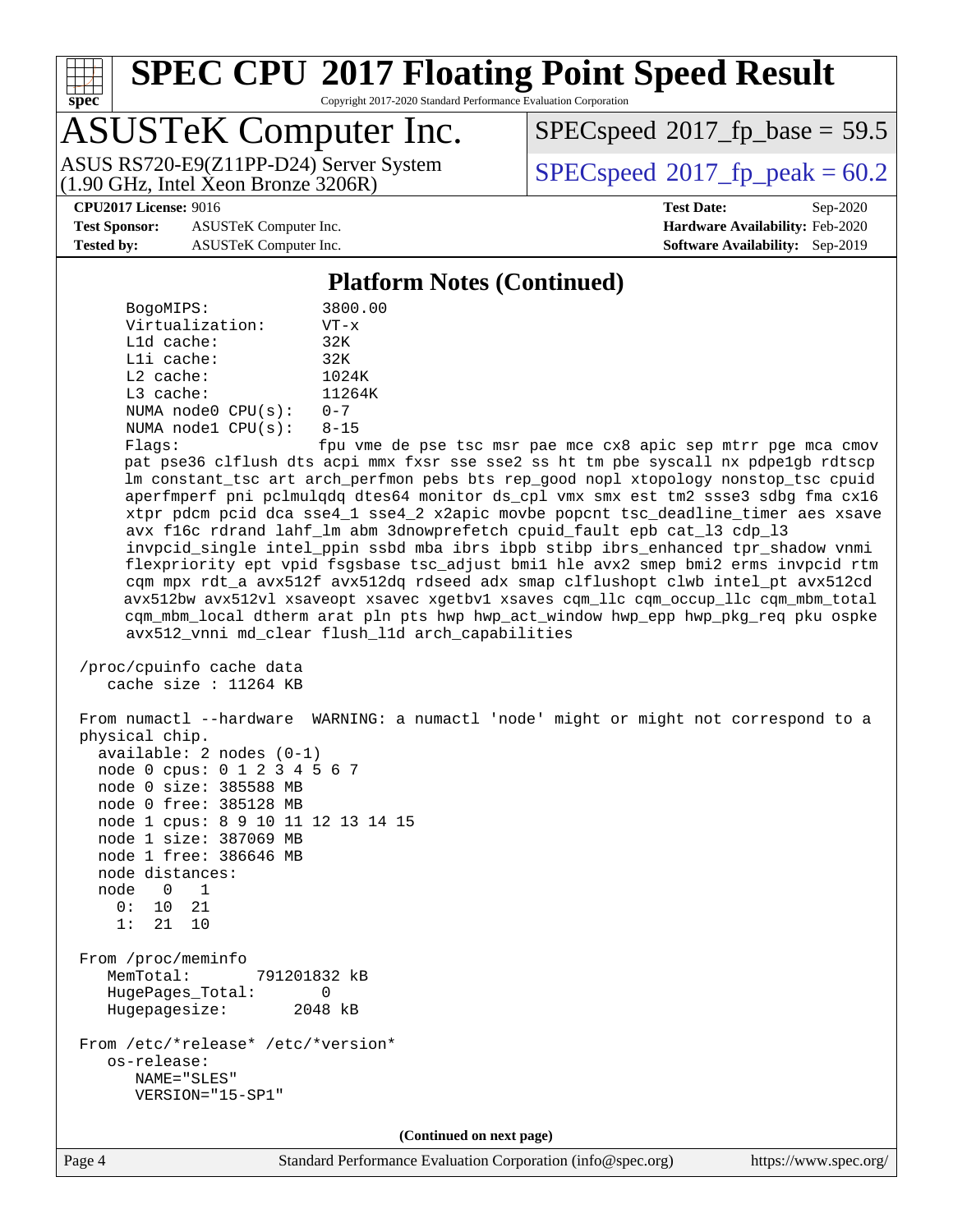

Copyright 2017-2020 Standard Performance Evaluation Corporation

## ASUSTeK Computer Inc.

(1.90 GHz, Intel Xeon Bronze 3206R) ASUS RS720-E9(Z11PP-D24) Server System  $SPECspeed@2017$  $SPECspeed@2017$  fp\_peak = 60.2

 $SPECspeed*2017_fp\_base = 59.5$  $SPECspeed*2017_fp\_base = 59.5$ 

**[Test Sponsor:](http://www.spec.org/auto/cpu2017/Docs/result-fields.html#TestSponsor)** ASUSTeK Computer Inc. **[Hardware Availability:](http://www.spec.org/auto/cpu2017/Docs/result-fields.html#HardwareAvailability)** Feb-2020 **[Tested by:](http://www.spec.org/auto/cpu2017/Docs/result-fields.html#Testedby)** ASUSTeK Computer Inc. **[Software Availability:](http://www.spec.org/auto/cpu2017/Docs/result-fields.html#SoftwareAvailability)** Sep-2019

**[CPU2017 License:](http://www.spec.org/auto/cpu2017/Docs/result-fields.html#CPU2017License)** 9016 **[Test Date:](http://www.spec.org/auto/cpu2017/Docs/result-fields.html#TestDate)** Sep-2020

#### **[Platform Notes \(Continued\)](http://www.spec.org/auto/cpu2017/Docs/result-fields.html#PlatformNotes)**

 VERSION\_ID="15.1" PRETTY\_NAME="SUSE Linux Enterprise Server 15 SP1" ID="sles" ID\_LIKE="suse" ANSI\_COLOR="0;32" CPE\_NAME="cpe:/o:suse:sles:15:sp1" uname -a: Linux linux-628j 4.12.14-195-default #1 SMP Tue May 7 10:55:11 UTC 2019 (8fba516) x86\_64 x86\_64 x86\_64 GNU/Linux Kernel self-reported vulnerability status: CVE-2018-3620 (L1 Terminal Fault): Not affected Microarchitectural Data Sampling: Not affected CVE-2017-5754 (Meltdown): Not affected CVE-2018-3639 (Speculative Store Bypass): Mitigation: Speculative Store Bypass disabled via prctl and seccomp CVE-2017-5753 (Spectre variant 1): Mitigation: \_\_user pointer sanitization CVE-2017-5715 (Spectre variant 2): Mitigation: Enhanced IBRS, IBPB: conditional, RSB filling run-level 3 Sep 22 19:07 SPEC is set to: /190u5 Filesystem Type Size Used Avail Use% Mounted on /dev/sda4 xfs 932G 20G 913G 3% / From /sys/devices/virtual/dmi/id BIOS: American Megatrends Inc. 6102 12/05/2019 Vendor: ASUSTeK COMPUTER INC. Product: Z11PP-D24 Series Product Family: Server Serial: System Serial Number Additional information from dmidecode follows. WARNING: Use caution when you interpret this section. The 'dmidecode' program reads system data which is "intended to allow hardware to be accurately determined", but the intent may not be met, as there are frequent changes to hardware, firmware, and the "DMTF SMBIOS" standard. Memory: 24x Samsung M393A4K40CB2-CVF 32 GB 2 rank 2933 (End of data from sysinfo program)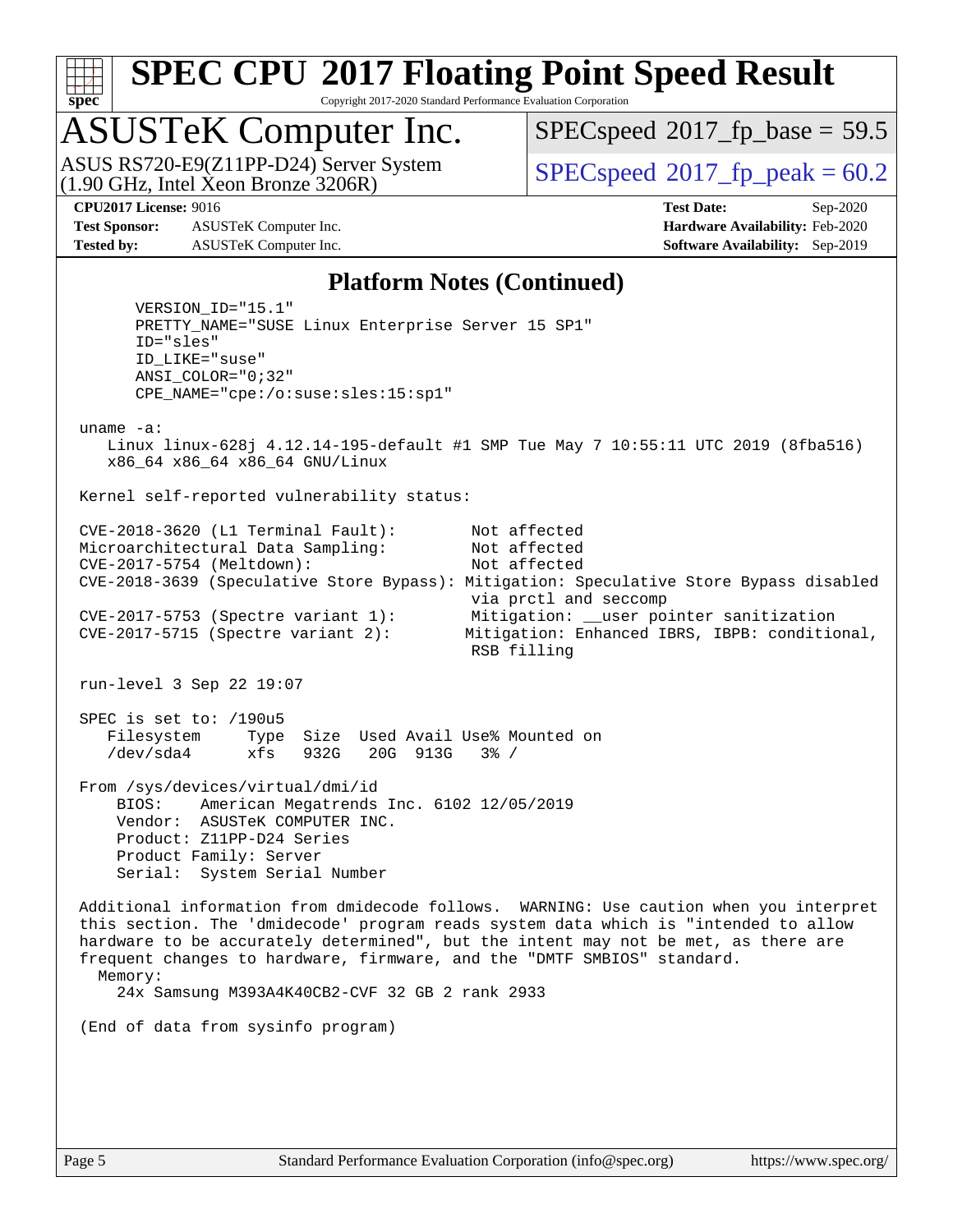| u | н. | е | ۵ |  |
|---|----|---|---|--|

Copyright 2017-2020 Standard Performance Evaluation Corporation

## ASUSTeK Computer Inc.

ASUS RS720-E9(Z11PP-D24) Server System  $(1.90 \text{ GHz}, \text{ Intel Xeon Bronze } 3206\text{R})$   $\big| \text{ SPECspeed}^{\circ}2017 \text{_f}_\text{peak} = 60.2 \big|$  $\big| \text{ SPECspeed}^{\circ}2017 \text{_f}_\text{peak} = 60.2 \big|$  $\big| \text{ SPECspeed}^{\circ}2017 \text{_f}_\text{peak} = 60.2 \big|$ 

 $SPECspeed*2017_fp\_base = 59.5$  $SPECspeed*2017_fp\_base = 59.5$ 

**[Test Sponsor:](http://www.spec.org/auto/cpu2017/Docs/result-fields.html#TestSponsor)** ASUSTeK Computer Inc. **[Hardware Availability:](http://www.spec.org/auto/cpu2017/Docs/result-fields.html#HardwareAvailability)** Feb-2020 **[Tested by:](http://www.spec.org/auto/cpu2017/Docs/result-fields.html#Testedby)** ASUSTeK Computer Inc. **[Software Availability:](http://www.spec.org/auto/cpu2017/Docs/result-fields.html#SoftwareAvailability)** Sep-2019

**[CPU2017 License:](http://www.spec.org/auto/cpu2017/Docs/result-fields.html#CPU2017License)** 9016 **[Test Date:](http://www.spec.org/auto/cpu2017/Docs/result-fields.html#TestDate)** Sep-2020

#### **[Compiler Version Notes](http://www.spec.org/auto/cpu2017/Docs/result-fields.html#CompilerVersionNotes)**

| C          | 619.1bm_s(base, peak) 638.imagick_s(base, peak)<br>$644$ .nab $s$ (base, peak)                                                                                                                                                                                                                                                                                               |
|------------|------------------------------------------------------------------------------------------------------------------------------------------------------------------------------------------------------------------------------------------------------------------------------------------------------------------------------------------------------------------------------|
|            | Intel(R) C Intel(R) 64 Compiler for applications running on Intel(R) 64,<br>Version 19.0.5.281 Build 20190815<br>Copyright (C) 1985-2019 Intel Corporation. All rights reserved.                                                                                                                                                                                             |
|            |                                                                                                                                                                                                                                                                                                                                                                              |
|            | C++, C, Fortran   607.cactuBSSN_s(base, peak)                                                                                                                                                                                                                                                                                                                                |
|            | Intel(R) $C++$ Intel(R) 64 Compiler for applications running on Intel(R) 64,<br>Version 19.0.5.281 Build 20190815<br>Copyright (C) 1985-2019 Intel Corporation. All rights reserved.<br>Intel(R) C Intel(R) 64 Compiler for applications running on Intel(R) 64,<br>Version 19.0.5.281 Build 20190815                                                                        |
|            | Copyright (C) 1985-2019 Intel Corporation. All rights reserved.<br>Intel(R) Fortran Intel(R) 64 Compiler for applications running on $Intel(R)$<br>64, Version 19.0.5.281 Build 20190815<br>Copyright (C) 1985-2019 Intel Corporation. All rights reserved.                                                                                                                  |
|            |                                                                                                                                                                                                                                                                                                                                                                              |
| Fortran    | 603.bwaves_s(base, peak) 649.fotonik3d_s(base, peak)<br>654.roms_s(base, peak)                                                                                                                                                                                                                                                                                               |
|            | $Intel(R)$ Fortran Intel(R) 64 Compiler for applications running on Intel(R)<br>64, Version 19.0.5.281 Build 20190815<br>Copyright (C) 1985-2019 Intel Corporation. All rights reserved.                                                                                                                                                                                     |
|            |                                                                                                                                                                                                                                                                                                                                                                              |
| Fortran, C | 621.wrf_s(base, peak) 627.cam4_s(base, peak)<br>628.pop2_s(base, peak)                                                                                                                                                                                                                                                                                                       |
|            | $Intel(R)$ Fortran Intel(R) 64 Compiler for applications running on Intel(R)<br>64, Version 19.0.5.281 Build 20190815<br>Copyright (C) 1985-2019 Intel Corporation. All rights reserved.<br>Intel(R) C Intel(R) 64 Compiler for applications running on Intel(R) 64,<br>Version 19.0.5.281 Build 20190815<br>Copyright (C) 1985-2019 Intel Corporation. All rights reserved. |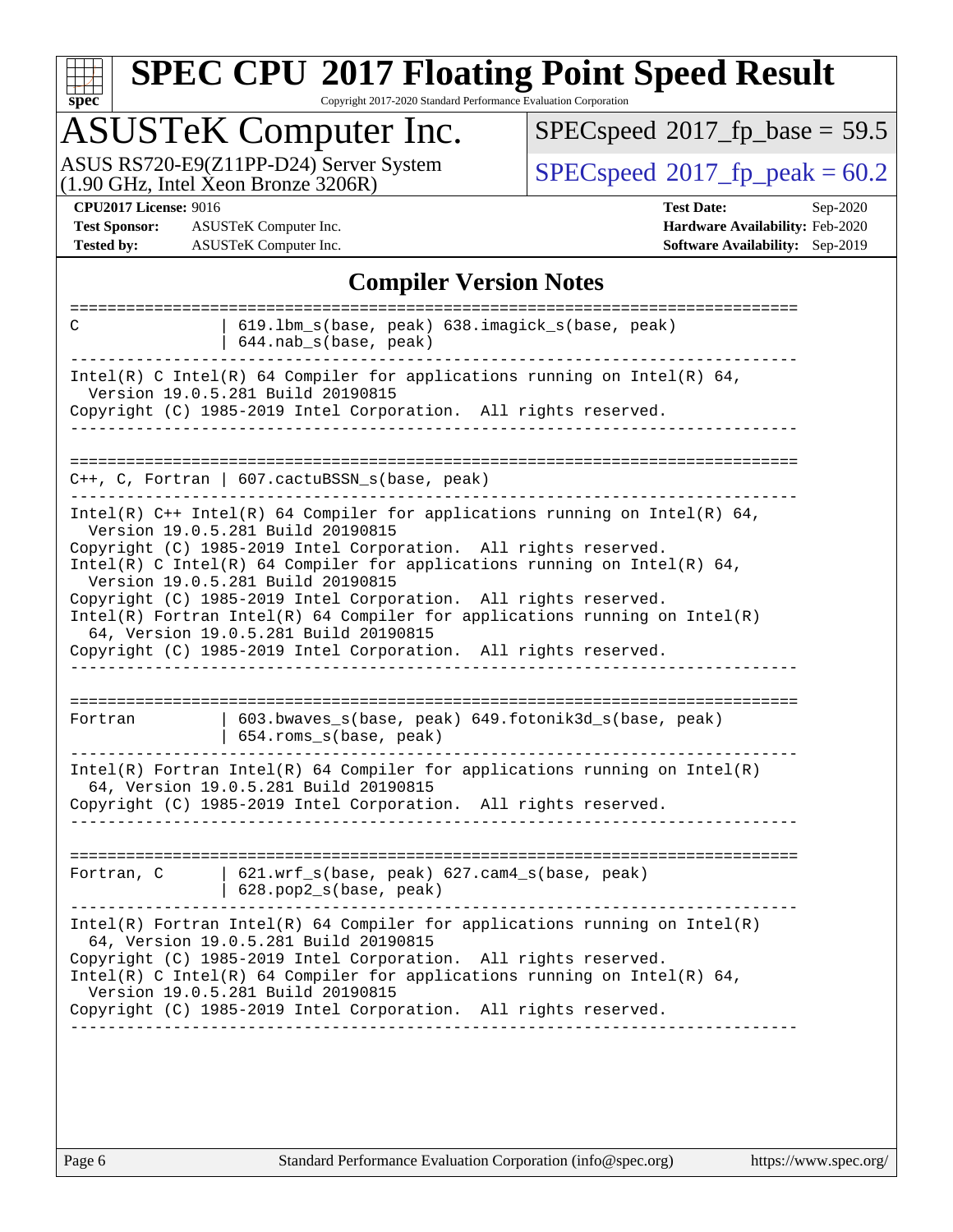

Copyright 2017-2020 Standard Performance Evaluation Corporation

### ASUSTeK Computer Inc.

(1.90 GHz, Intel Xeon Bronze 3206R) ASUS RS720-E9(Z11PP-D24) Server System  $SPECspeed@2017$  $SPECspeed@2017$  fp\_peak = 60.2

 $SPECspeed^{\circledcirc}2017\_fp\_base = 59.5$  $SPECspeed^{\circledcirc}2017\_fp\_base = 59.5$ 

**[Test Sponsor:](http://www.spec.org/auto/cpu2017/Docs/result-fields.html#TestSponsor)** ASUSTeK Computer Inc. **[Hardware Availability:](http://www.spec.org/auto/cpu2017/Docs/result-fields.html#HardwareAvailability)** Feb-2020 **[Tested by:](http://www.spec.org/auto/cpu2017/Docs/result-fields.html#Testedby)** ASUSTeK Computer Inc. **[Software Availability:](http://www.spec.org/auto/cpu2017/Docs/result-fields.html#SoftwareAvailability)** Sep-2019

**[CPU2017 License:](http://www.spec.org/auto/cpu2017/Docs/result-fields.html#CPU2017License)** 9016 **[Test Date:](http://www.spec.org/auto/cpu2017/Docs/result-fields.html#TestDate)** Sep-2020

### **[Base Compiler Invocation](http://www.spec.org/auto/cpu2017/Docs/result-fields.html#BaseCompilerInvocation)**

[C benchmarks:](http://www.spec.org/auto/cpu2017/Docs/result-fields.html#Cbenchmarks)

[icc](http://www.spec.org/cpu2017/results/res2020q4/cpu2017-20200925-24016.flags.html#user_CCbase_intel_icc_66fc1ee009f7361af1fbd72ca7dcefbb700085f36577c54f309893dd4ec40d12360134090235512931783d35fd58c0460139e722d5067c5574d8eaf2b3e37e92)

[Fortran benchmarks](http://www.spec.org/auto/cpu2017/Docs/result-fields.html#Fortranbenchmarks): [ifort](http://www.spec.org/cpu2017/results/res2020q4/cpu2017-20200925-24016.flags.html#user_FCbase_intel_ifort_8111460550e3ca792625aed983ce982f94888b8b503583aa7ba2b8303487b4d8a21a13e7191a45c5fd58ff318f48f9492884d4413fa793fd88dd292cad7027ca)

[Benchmarks using both Fortran and C:](http://www.spec.org/auto/cpu2017/Docs/result-fields.html#BenchmarksusingbothFortranandC) [ifort](http://www.spec.org/cpu2017/results/res2020q4/cpu2017-20200925-24016.flags.html#user_CC_FCbase_intel_ifort_8111460550e3ca792625aed983ce982f94888b8b503583aa7ba2b8303487b4d8a21a13e7191a45c5fd58ff318f48f9492884d4413fa793fd88dd292cad7027ca) [icc](http://www.spec.org/cpu2017/results/res2020q4/cpu2017-20200925-24016.flags.html#user_CC_FCbase_intel_icc_66fc1ee009f7361af1fbd72ca7dcefbb700085f36577c54f309893dd4ec40d12360134090235512931783d35fd58c0460139e722d5067c5574d8eaf2b3e37e92)

[Benchmarks using Fortran, C, and C++:](http://www.spec.org/auto/cpu2017/Docs/result-fields.html#BenchmarksusingFortranCandCXX) [icpc](http://www.spec.org/cpu2017/results/res2020q4/cpu2017-20200925-24016.flags.html#user_CC_CXX_FCbase_intel_icpc_c510b6838c7f56d33e37e94d029a35b4a7bccf4766a728ee175e80a419847e808290a9b78be685c44ab727ea267ec2f070ec5dc83b407c0218cded6866a35d07) [icc](http://www.spec.org/cpu2017/results/res2020q4/cpu2017-20200925-24016.flags.html#user_CC_CXX_FCbase_intel_icc_66fc1ee009f7361af1fbd72ca7dcefbb700085f36577c54f309893dd4ec40d12360134090235512931783d35fd58c0460139e722d5067c5574d8eaf2b3e37e92) [ifort](http://www.spec.org/cpu2017/results/res2020q4/cpu2017-20200925-24016.flags.html#user_CC_CXX_FCbase_intel_ifort_8111460550e3ca792625aed983ce982f94888b8b503583aa7ba2b8303487b4d8a21a13e7191a45c5fd58ff318f48f9492884d4413fa793fd88dd292cad7027ca)

### **[Base Portability Flags](http://www.spec.org/auto/cpu2017/Docs/result-fields.html#BasePortabilityFlags)**

 603.bwaves\_s: [-DSPEC\\_LP64](http://www.spec.org/cpu2017/results/res2020q4/cpu2017-20200925-24016.flags.html#suite_basePORTABILITY603_bwaves_s_DSPEC_LP64) 607.cactuBSSN\_s: [-DSPEC\\_LP64](http://www.spec.org/cpu2017/results/res2020q4/cpu2017-20200925-24016.flags.html#suite_basePORTABILITY607_cactuBSSN_s_DSPEC_LP64) 619.lbm\_s: [-DSPEC\\_LP64](http://www.spec.org/cpu2017/results/res2020q4/cpu2017-20200925-24016.flags.html#suite_basePORTABILITY619_lbm_s_DSPEC_LP64) 621.wrf\_s: [-DSPEC\\_LP64](http://www.spec.org/cpu2017/results/res2020q4/cpu2017-20200925-24016.flags.html#suite_basePORTABILITY621_wrf_s_DSPEC_LP64) [-DSPEC\\_CASE\\_FLAG](http://www.spec.org/cpu2017/results/res2020q4/cpu2017-20200925-24016.flags.html#b621.wrf_s_baseCPORTABILITY_DSPEC_CASE_FLAG) [-convert big\\_endian](http://www.spec.org/cpu2017/results/res2020q4/cpu2017-20200925-24016.flags.html#user_baseFPORTABILITY621_wrf_s_convert_big_endian_c3194028bc08c63ac5d04de18c48ce6d347e4e562e8892b8bdbdc0214820426deb8554edfa529a3fb25a586e65a3d812c835984020483e7e73212c4d31a38223) 627.cam4\_s: [-DSPEC\\_LP64](http://www.spec.org/cpu2017/results/res2020q4/cpu2017-20200925-24016.flags.html#suite_basePORTABILITY627_cam4_s_DSPEC_LP64) [-DSPEC\\_CASE\\_FLAG](http://www.spec.org/cpu2017/results/res2020q4/cpu2017-20200925-24016.flags.html#b627.cam4_s_baseCPORTABILITY_DSPEC_CASE_FLAG) 628.pop2\_s: [-DSPEC\\_LP64](http://www.spec.org/cpu2017/results/res2020q4/cpu2017-20200925-24016.flags.html#suite_basePORTABILITY628_pop2_s_DSPEC_LP64) [-DSPEC\\_CASE\\_FLAG](http://www.spec.org/cpu2017/results/res2020q4/cpu2017-20200925-24016.flags.html#b628.pop2_s_baseCPORTABILITY_DSPEC_CASE_FLAG) [-convert big\\_endian](http://www.spec.org/cpu2017/results/res2020q4/cpu2017-20200925-24016.flags.html#user_baseFPORTABILITY628_pop2_s_convert_big_endian_c3194028bc08c63ac5d04de18c48ce6d347e4e562e8892b8bdbdc0214820426deb8554edfa529a3fb25a586e65a3d812c835984020483e7e73212c4d31a38223) [-assume byterecl](http://www.spec.org/cpu2017/results/res2020q4/cpu2017-20200925-24016.flags.html#user_baseFPORTABILITY628_pop2_s_assume_byterecl_7e47d18b9513cf18525430bbf0f2177aa9bf368bc7a059c09b2c06a34b53bd3447c950d3f8d6c70e3faf3a05c8557d66a5798b567902e8849adc142926523472) 638.imagick\_s: [-DSPEC\\_LP64](http://www.spec.org/cpu2017/results/res2020q4/cpu2017-20200925-24016.flags.html#suite_basePORTABILITY638_imagick_s_DSPEC_LP64) 644.nab\_s: [-DSPEC\\_LP64](http://www.spec.org/cpu2017/results/res2020q4/cpu2017-20200925-24016.flags.html#suite_basePORTABILITY644_nab_s_DSPEC_LP64) 649.fotonik3d\_s: [-DSPEC\\_LP64](http://www.spec.org/cpu2017/results/res2020q4/cpu2017-20200925-24016.flags.html#suite_basePORTABILITY649_fotonik3d_s_DSPEC_LP64) 654.roms\_s: [-DSPEC\\_LP64](http://www.spec.org/cpu2017/results/res2020q4/cpu2017-20200925-24016.flags.html#suite_basePORTABILITY654_roms_s_DSPEC_LP64)

### **[Base Optimization Flags](http://www.spec.org/auto/cpu2017/Docs/result-fields.html#BaseOptimizationFlags)**

[C benchmarks](http://www.spec.org/auto/cpu2017/Docs/result-fields.html#Cbenchmarks):

[-m64](http://www.spec.org/cpu2017/results/res2020q4/cpu2017-20200925-24016.flags.html#user_CCbase_m64-icc) [-std=c11](http://www.spec.org/cpu2017/results/res2020q4/cpu2017-20200925-24016.flags.html#user_CCbase_std-icc-std_0e1c27790398a4642dfca32ffe6c27b5796f9c2d2676156f2e42c9c44eaad0c049b1cdb667a270c34d979996257aeb8fc440bfb01818dbc9357bd9d174cb8524) [-xCORE-AVX512](http://www.spec.org/cpu2017/results/res2020q4/cpu2017-20200925-24016.flags.html#user_CCbase_f-xCORE-AVX512) [-ipo](http://www.spec.org/cpu2017/results/res2020q4/cpu2017-20200925-24016.flags.html#user_CCbase_f-ipo) [-O3](http://www.spec.org/cpu2017/results/res2020q4/cpu2017-20200925-24016.flags.html#user_CCbase_f-O3) [-no-prec-div](http://www.spec.org/cpu2017/results/res2020q4/cpu2017-20200925-24016.flags.html#user_CCbase_f-no-prec-div) [-qopt-prefetch](http://www.spec.org/cpu2017/results/res2020q4/cpu2017-20200925-24016.flags.html#user_CCbase_f-qopt-prefetch) [-ffinite-math-only](http://www.spec.org/cpu2017/results/res2020q4/cpu2017-20200925-24016.flags.html#user_CCbase_f_finite_math_only_cb91587bd2077682c4b38af759c288ed7c732db004271a9512da14a4f8007909a5f1427ecbf1a0fb78ff2a814402c6114ac565ca162485bbcae155b5e4258871) [-qopt-mem-layout-trans=4](http://www.spec.org/cpu2017/results/res2020q4/cpu2017-20200925-24016.flags.html#user_CCbase_f-qopt-mem-layout-trans_fa39e755916c150a61361b7846f310bcdf6f04e385ef281cadf3647acec3f0ae266d1a1d22d972a7087a248fd4e6ca390a3634700869573d231a252c784941a8) [-qopenmp](http://www.spec.org/cpu2017/results/res2020q4/cpu2017-20200925-24016.flags.html#user_CCbase_qopenmp_16be0c44f24f464004c6784a7acb94aca937f053568ce72f94b139a11c7c168634a55f6653758ddd83bcf7b8463e8028bb0b48b77bcddc6b78d5d95bb1df2967) [-DSPEC\\_OPENMP](http://www.spec.org/cpu2017/results/res2020q4/cpu2017-20200925-24016.flags.html#suite_CCbase_DSPEC_OPENMP)

[Fortran benchmarks](http://www.spec.org/auto/cpu2017/Docs/result-fields.html#Fortranbenchmarks):

[-m64](http://www.spec.org/cpu2017/results/res2020q4/cpu2017-20200925-24016.flags.html#user_FCbase_m64-icc) [-DSPEC\\_OPENMP](http://www.spec.org/cpu2017/results/res2020q4/cpu2017-20200925-24016.flags.html#suite_FCbase_DSPEC_OPENMP) [-xCORE-AVX512](http://www.spec.org/cpu2017/results/res2020q4/cpu2017-20200925-24016.flags.html#user_FCbase_f-xCORE-AVX512) [-ipo](http://www.spec.org/cpu2017/results/res2020q4/cpu2017-20200925-24016.flags.html#user_FCbase_f-ipo) [-O3](http://www.spec.org/cpu2017/results/res2020q4/cpu2017-20200925-24016.flags.html#user_FCbase_f-O3) [-no-prec-div](http://www.spec.org/cpu2017/results/res2020q4/cpu2017-20200925-24016.flags.html#user_FCbase_f-no-prec-div) [-qopt-prefetch](http://www.spec.org/cpu2017/results/res2020q4/cpu2017-20200925-24016.flags.html#user_FCbase_f-qopt-prefetch) [-ffinite-math-only](http://www.spec.org/cpu2017/results/res2020q4/cpu2017-20200925-24016.flags.html#user_FCbase_f_finite_math_only_cb91587bd2077682c4b38af759c288ed7c732db004271a9512da14a4f8007909a5f1427ecbf1a0fb78ff2a814402c6114ac565ca162485bbcae155b5e4258871) [-qopt-mem-layout-trans=4](http://www.spec.org/cpu2017/results/res2020q4/cpu2017-20200925-24016.flags.html#user_FCbase_f-qopt-mem-layout-trans_fa39e755916c150a61361b7846f310bcdf6f04e385ef281cadf3647acec3f0ae266d1a1d22d972a7087a248fd4e6ca390a3634700869573d231a252c784941a8) [-qopenmp](http://www.spec.org/cpu2017/results/res2020q4/cpu2017-20200925-24016.flags.html#user_FCbase_qopenmp_16be0c44f24f464004c6784a7acb94aca937f053568ce72f94b139a11c7c168634a55f6653758ddd83bcf7b8463e8028bb0b48b77bcddc6b78d5d95bb1df2967) [-nostandard-realloc-lhs](http://www.spec.org/cpu2017/results/res2020q4/cpu2017-20200925-24016.flags.html#user_FCbase_f_2003_std_realloc_82b4557e90729c0f113870c07e44d33d6f5a304b4f63d4c15d2d0f1fab99f5daaed73bdb9275d9ae411527f28b936061aa8b9c8f2d63842963b95c9dd6426b8a)

[Benchmarks using both Fortran and C](http://www.spec.org/auto/cpu2017/Docs/result-fields.html#BenchmarksusingbothFortranandC):

```
-m64 -std=c11 -xCORE-AVX512 -ipo -O3 -no-prec-div -qopt-prefetch
-ffinite-math-only -qopt-mem-layout-trans=4 -qopenmp -DSPEC_OPENMP
-nostandard-realloc-lhs
```
**(Continued on next page)**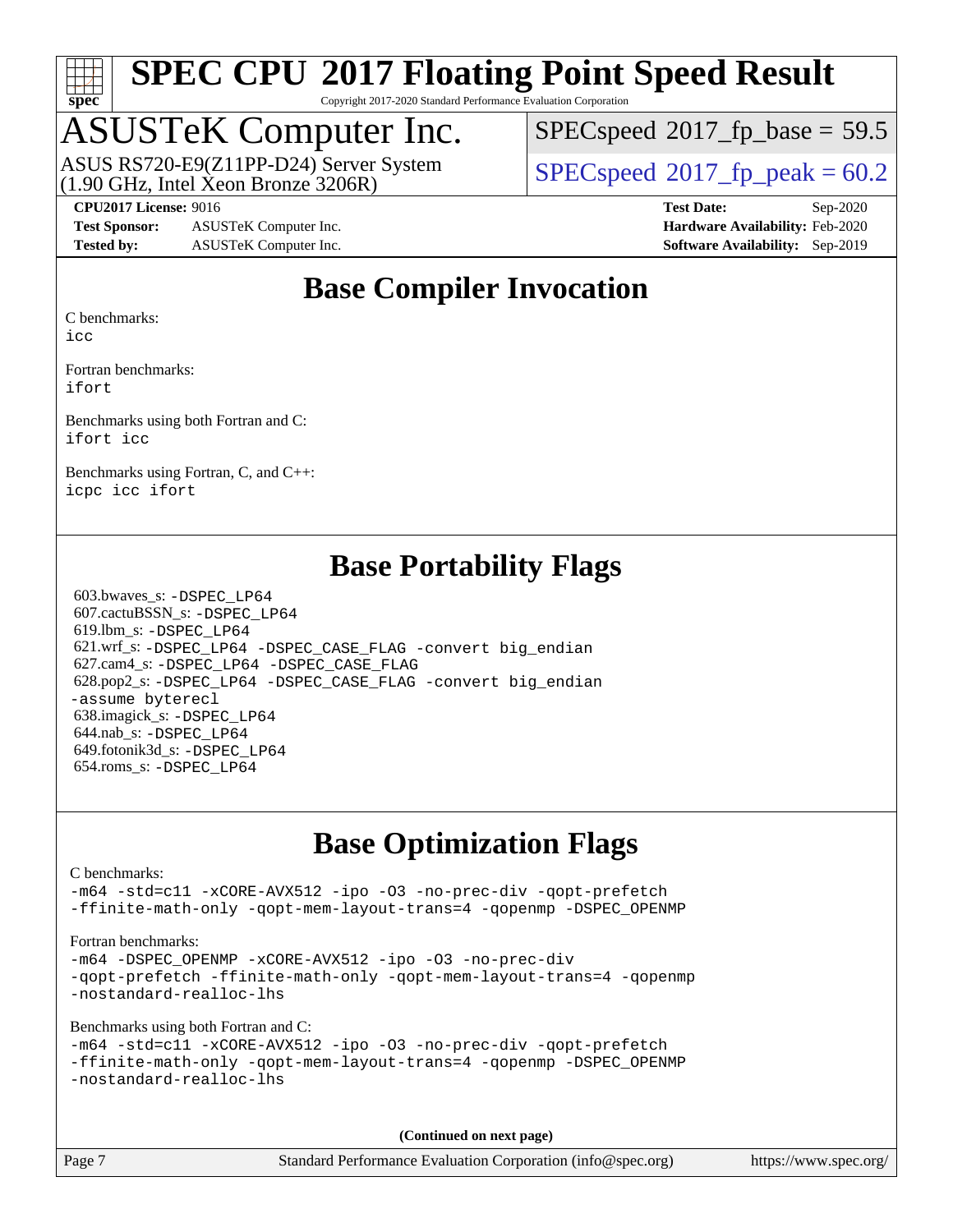

Copyright 2017-2020 Standard Performance Evaluation Corporation

## ASUSTeK Computer Inc.

(1.90 GHz, Intel Xeon Bronze 3206R) ASUS RS720-E9(Z11PP-D24) Server System  $SPECspeed@2017$  $SPECspeed@2017$  fp\_peak = 60.2

 $SPECspeed*2017_fp\_base = 59.5$  $SPECspeed*2017_fp\_base = 59.5$ 

**[Test Sponsor:](http://www.spec.org/auto/cpu2017/Docs/result-fields.html#TestSponsor)** ASUSTeK Computer Inc. **[Hardware Availability:](http://www.spec.org/auto/cpu2017/Docs/result-fields.html#HardwareAvailability)** Feb-2020 **[Tested by:](http://www.spec.org/auto/cpu2017/Docs/result-fields.html#Testedby)** ASUSTeK Computer Inc. **[Software Availability:](http://www.spec.org/auto/cpu2017/Docs/result-fields.html#SoftwareAvailability)** Sep-2019

**[CPU2017 License:](http://www.spec.org/auto/cpu2017/Docs/result-fields.html#CPU2017License)** 9016 **[Test Date:](http://www.spec.org/auto/cpu2017/Docs/result-fields.html#TestDate)** Sep-2020

### **[Base Optimization Flags \(Continued\)](http://www.spec.org/auto/cpu2017/Docs/result-fields.html#BaseOptimizationFlags)**

[Benchmarks using Fortran, C, and C++:](http://www.spec.org/auto/cpu2017/Docs/result-fields.html#BenchmarksusingFortranCandCXX)

[-m64](http://www.spec.org/cpu2017/results/res2020q4/cpu2017-20200925-24016.flags.html#user_CC_CXX_FCbase_m64-icc) [-std=c11](http://www.spec.org/cpu2017/results/res2020q4/cpu2017-20200925-24016.flags.html#user_CC_CXX_FCbase_std-icc-std_0e1c27790398a4642dfca32ffe6c27b5796f9c2d2676156f2e42c9c44eaad0c049b1cdb667a270c34d979996257aeb8fc440bfb01818dbc9357bd9d174cb8524) [-xCORE-AVX512](http://www.spec.org/cpu2017/results/res2020q4/cpu2017-20200925-24016.flags.html#user_CC_CXX_FCbase_f-xCORE-AVX512) [-ipo](http://www.spec.org/cpu2017/results/res2020q4/cpu2017-20200925-24016.flags.html#user_CC_CXX_FCbase_f-ipo) [-O3](http://www.spec.org/cpu2017/results/res2020q4/cpu2017-20200925-24016.flags.html#user_CC_CXX_FCbase_f-O3) [-no-prec-div](http://www.spec.org/cpu2017/results/res2020q4/cpu2017-20200925-24016.flags.html#user_CC_CXX_FCbase_f-no-prec-div) [-qopt-prefetch](http://www.spec.org/cpu2017/results/res2020q4/cpu2017-20200925-24016.flags.html#user_CC_CXX_FCbase_f-qopt-prefetch) [-ffinite-math-only](http://www.spec.org/cpu2017/results/res2020q4/cpu2017-20200925-24016.flags.html#user_CC_CXX_FCbase_f_finite_math_only_cb91587bd2077682c4b38af759c288ed7c732db004271a9512da14a4f8007909a5f1427ecbf1a0fb78ff2a814402c6114ac565ca162485bbcae155b5e4258871) [-qopt-mem-layout-trans=4](http://www.spec.org/cpu2017/results/res2020q4/cpu2017-20200925-24016.flags.html#user_CC_CXX_FCbase_f-qopt-mem-layout-trans_fa39e755916c150a61361b7846f310bcdf6f04e385ef281cadf3647acec3f0ae266d1a1d22d972a7087a248fd4e6ca390a3634700869573d231a252c784941a8) [-qopenmp](http://www.spec.org/cpu2017/results/res2020q4/cpu2017-20200925-24016.flags.html#user_CC_CXX_FCbase_qopenmp_16be0c44f24f464004c6784a7acb94aca937f053568ce72f94b139a11c7c168634a55f6653758ddd83bcf7b8463e8028bb0b48b77bcddc6b78d5d95bb1df2967) [-DSPEC\\_OPENMP](http://www.spec.org/cpu2017/results/res2020q4/cpu2017-20200925-24016.flags.html#suite_CC_CXX_FCbase_DSPEC_OPENMP) [-nostandard-realloc-lhs](http://www.spec.org/cpu2017/results/res2020q4/cpu2017-20200925-24016.flags.html#user_CC_CXX_FCbase_f_2003_std_realloc_82b4557e90729c0f113870c07e44d33d6f5a304b4f63d4c15d2d0f1fab99f5daaed73bdb9275d9ae411527f28b936061aa8b9c8f2d63842963b95c9dd6426b8a)

**[Peak Compiler Invocation](http://www.spec.org/auto/cpu2017/Docs/result-fields.html#PeakCompilerInvocation)**

[C benchmarks](http://www.spec.org/auto/cpu2017/Docs/result-fields.html#Cbenchmarks):

[icc](http://www.spec.org/cpu2017/results/res2020q4/cpu2017-20200925-24016.flags.html#user_CCpeak_intel_icc_66fc1ee009f7361af1fbd72ca7dcefbb700085f36577c54f309893dd4ec40d12360134090235512931783d35fd58c0460139e722d5067c5574d8eaf2b3e37e92)

[Fortran benchmarks](http://www.spec.org/auto/cpu2017/Docs/result-fields.html#Fortranbenchmarks): [ifort](http://www.spec.org/cpu2017/results/res2020q4/cpu2017-20200925-24016.flags.html#user_FCpeak_intel_ifort_8111460550e3ca792625aed983ce982f94888b8b503583aa7ba2b8303487b4d8a21a13e7191a45c5fd58ff318f48f9492884d4413fa793fd88dd292cad7027ca)

[Benchmarks using both Fortran and C](http://www.spec.org/auto/cpu2017/Docs/result-fields.html#BenchmarksusingbothFortranandC): [ifort](http://www.spec.org/cpu2017/results/res2020q4/cpu2017-20200925-24016.flags.html#user_CC_FCpeak_intel_ifort_8111460550e3ca792625aed983ce982f94888b8b503583aa7ba2b8303487b4d8a21a13e7191a45c5fd58ff318f48f9492884d4413fa793fd88dd292cad7027ca) [icc](http://www.spec.org/cpu2017/results/res2020q4/cpu2017-20200925-24016.flags.html#user_CC_FCpeak_intel_icc_66fc1ee009f7361af1fbd72ca7dcefbb700085f36577c54f309893dd4ec40d12360134090235512931783d35fd58c0460139e722d5067c5574d8eaf2b3e37e92)

[Benchmarks using Fortran, C, and C++:](http://www.spec.org/auto/cpu2017/Docs/result-fields.html#BenchmarksusingFortranCandCXX) [icpc](http://www.spec.org/cpu2017/results/res2020q4/cpu2017-20200925-24016.flags.html#user_CC_CXX_FCpeak_intel_icpc_c510b6838c7f56d33e37e94d029a35b4a7bccf4766a728ee175e80a419847e808290a9b78be685c44ab727ea267ec2f070ec5dc83b407c0218cded6866a35d07) [icc](http://www.spec.org/cpu2017/results/res2020q4/cpu2017-20200925-24016.flags.html#user_CC_CXX_FCpeak_intel_icc_66fc1ee009f7361af1fbd72ca7dcefbb700085f36577c54f309893dd4ec40d12360134090235512931783d35fd58c0460139e722d5067c5574d8eaf2b3e37e92) [ifort](http://www.spec.org/cpu2017/results/res2020q4/cpu2017-20200925-24016.flags.html#user_CC_CXX_FCpeak_intel_ifort_8111460550e3ca792625aed983ce982f94888b8b503583aa7ba2b8303487b4d8a21a13e7191a45c5fd58ff318f48f9492884d4413fa793fd88dd292cad7027ca)

### **[Peak Portability Flags](http://www.spec.org/auto/cpu2017/Docs/result-fields.html#PeakPortabilityFlags)**

Same as Base Portability Flags

### **[Peak Optimization Flags](http://www.spec.org/auto/cpu2017/Docs/result-fields.html#PeakOptimizationFlags)**

[C benchmarks](http://www.spec.org/auto/cpu2017/Docs/result-fields.html#Cbenchmarks):

 $619.$ lbm\_s: basepeak = yes

638.imagick\_s: basepeak = yes

 644.nab\_s: [-m64](http://www.spec.org/cpu2017/results/res2020q4/cpu2017-20200925-24016.flags.html#user_peakCCLD644_nab_s_m64-icc) [-std=c11](http://www.spec.org/cpu2017/results/res2020q4/cpu2017-20200925-24016.flags.html#user_peakCCLD644_nab_s_std-icc-std_0e1c27790398a4642dfca32ffe6c27b5796f9c2d2676156f2e42c9c44eaad0c049b1cdb667a270c34d979996257aeb8fc440bfb01818dbc9357bd9d174cb8524) [-xCORE-AVX512](http://www.spec.org/cpu2017/results/res2020q4/cpu2017-20200925-24016.flags.html#user_peakCOPTIMIZE644_nab_s_f-xCORE-AVX512) [-ipo](http://www.spec.org/cpu2017/results/res2020q4/cpu2017-20200925-24016.flags.html#user_peakCOPTIMIZE644_nab_s_f-ipo) [-O3](http://www.spec.org/cpu2017/results/res2020q4/cpu2017-20200925-24016.flags.html#user_peakCOPTIMIZE644_nab_s_f-O3) [-no-prec-div](http://www.spec.org/cpu2017/results/res2020q4/cpu2017-20200925-24016.flags.html#user_peakCOPTIMIZE644_nab_s_f-no-prec-div) [-qopt-prefetch](http://www.spec.org/cpu2017/results/res2020q4/cpu2017-20200925-24016.flags.html#user_peakCOPTIMIZE644_nab_s_f-qopt-prefetch) [-ffinite-math-only](http://www.spec.org/cpu2017/results/res2020q4/cpu2017-20200925-24016.flags.html#user_peakCOPTIMIZE644_nab_s_f_finite_math_only_cb91587bd2077682c4b38af759c288ed7c732db004271a9512da14a4f8007909a5f1427ecbf1a0fb78ff2a814402c6114ac565ca162485bbcae155b5e4258871) [-qopt-mem-layout-trans=4](http://www.spec.org/cpu2017/results/res2020q4/cpu2017-20200925-24016.flags.html#user_peakCOPTIMIZE644_nab_s_f-qopt-mem-layout-trans_fa39e755916c150a61361b7846f310bcdf6f04e385ef281cadf3647acec3f0ae266d1a1d22d972a7087a248fd4e6ca390a3634700869573d231a252c784941a8) [-qopenmp](http://www.spec.org/cpu2017/results/res2020q4/cpu2017-20200925-24016.flags.html#user_peakCOPTIMIZE644_nab_s_qopenmp_16be0c44f24f464004c6784a7acb94aca937f053568ce72f94b139a11c7c168634a55f6653758ddd83bcf7b8463e8028bb0b48b77bcddc6b78d5d95bb1df2967) [-DSPEC\\_OPENMP](http://www.spec.org/cpu2017/results/res2020q4/cpu2017-20200925-24016.flags.html#suite_peakCOPTIMIZE644_nab_s_DSPEC_OPENMP)

[Fortran benchmarks](http://www.spec.org/auto/cpu2017/Docs/result-fields.html#Fortranbenchmarks):

```
 603.bwaves_s: -m64 -prof-gen(pass 1) -prof-use(pass 2)
-DSPEC_SUPPRESS_OPENMP -DSPEC_OPENMP -O2 -xCORE-AVX512
-qopt-prefetch -ipo -O3 -ffinite-math-only -no-prec-div
```
**(Continued on next page)**

Page 8 Standard Performance Evaluation Corporation [\(info@spec.org\)](mailto:info@spec.org) <https://www.spec.org/>